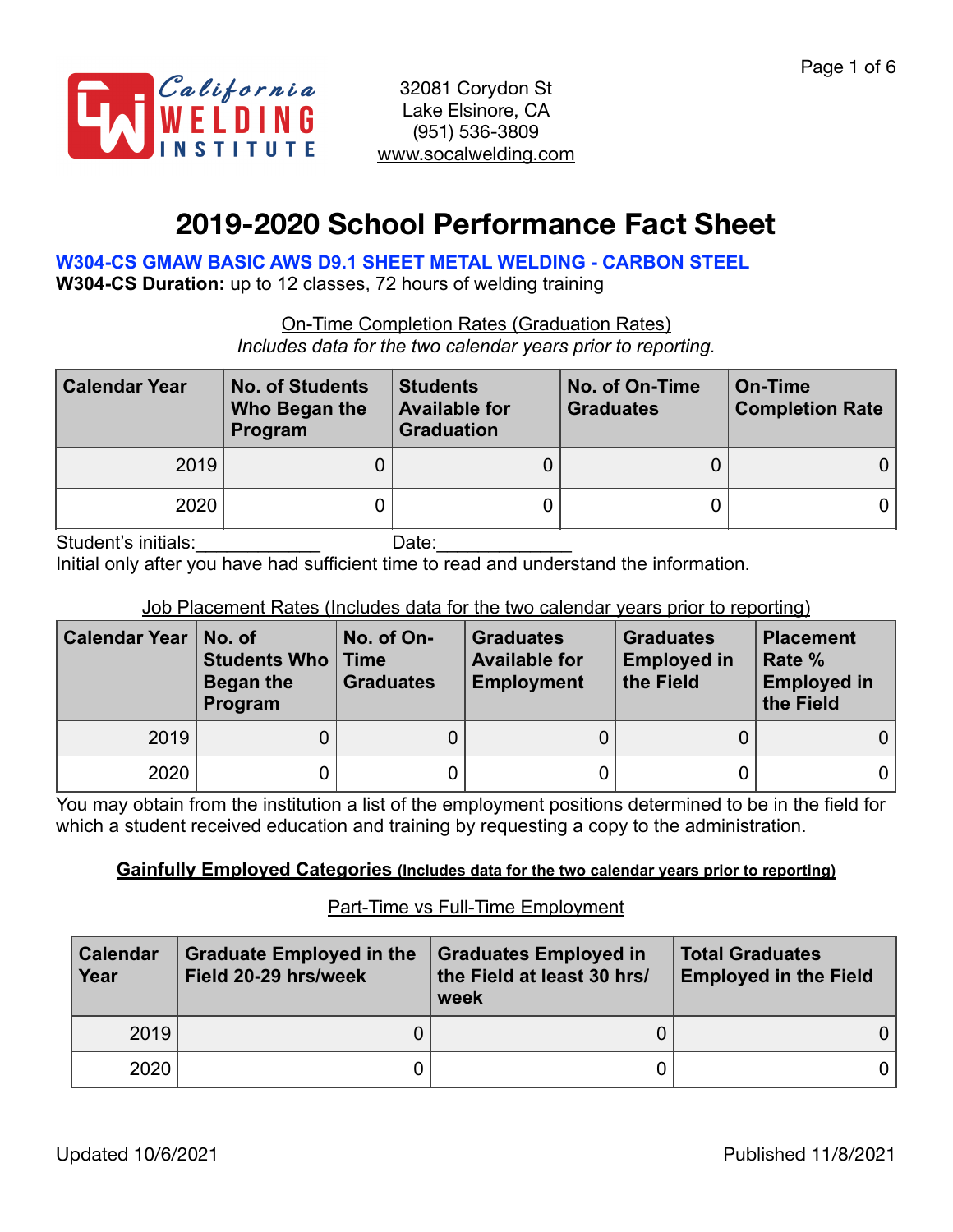

#### Single Position vs Concurrent Aggregated Position

| <b>Calendar</b><br>Year | <b>Graduate Employed in the</b><br><b>Fielding a Single Position</b> | <b>Graduates Employed in</b><br>the Field in Concurrent<br><b>Aggregated Positions</b> | <b>Total Graduates</b><br><b>Employed in the Field</b> |  |
|-------------------------|----------------------------------------------------------------------|----------------------------------------------------------------------------------------|--------------------------------------------------------|--|
| 2019                    |                                                                      |                                                                                        | 0 I                                                    |  |
| 2020                    |                                                                      |                                                                                        | 0 I                                                    |  |

Self-Employed / Freelance Positions

| <b>Calendar</b><br>Year | Graduate Employed who are Self-Employed   Total Graduates Employed in the<br>or Working Freelance | <b>Field</b> |
|-------------------------|---------------------------------------------------------------------------------------------------|--------------|
| 2019                    |                                                                                                   |              |
| 2020                    |                                                                                                   |              |

#### Institutional Employment

| <b>Calendar</b><br>Year | <b>Graduate Employed in the field who are</b><br>employed by the Institution, an Employed<br>Owned by the Institution, or an Employer<br>who shares ownership with the Institution | <b>Total Graduates Employed in the</b><br><b>Field</b> |  |  |
|-------------------------|------------------------------------------------------------------------------------------------------------------------------------------------------------------------------------|--------------------------------------------------------|--|--|
| 2019                    |                                                                                                                                                                                    |                                                        |  |  |
| 2020                    |                                                                                                                                                                                    |                                                        |  |  |

Student's initials: example and Date:

Initial only after you have had sufficient time to read and understand the information.

### License Examination Passage Rates(Includes data for the two calendar years prior to reporting)

| Calendar<br>Year | <b>Number of</b><br><b>Graduates in</b><br><b>Calendar Year</b> | <b>Number of</b><br><b>Graduates</b><br><b>Taking Exam</b> | Number who<br><b>Passed First</b><br><b>Available Exam</b> | <b>Number who</b><br><b>Failed First</b><br><b>Available</b><br>Exam | Passage<br><b>Rate</b> |
|------------------|-----------------------------------------------------------------|------------------------------------------------------------|------------------------------------------------------------|----------------------------------------------------------------------|------------------------|
| $2019$ N/A       |                                                                 | N/A                                                        | N/A                                                        | N/A                                                                  | N/A                    |
| $2020$   N/A     |                                                                 | N/A                                                        | N/A                                                        | N/A                                                                  | N/A                    |

Note: This program does not require license examination and does not lead to a license examination. Therefore data is not applicable and not available for this program.

Student's initials:\_\_\_\_\_\_\_\_\_\_\_\_\_\_\_\_\_\_\_\_\_\_\_\_\_\_Date: Initial only after you have had sufficient time to read and understand the information.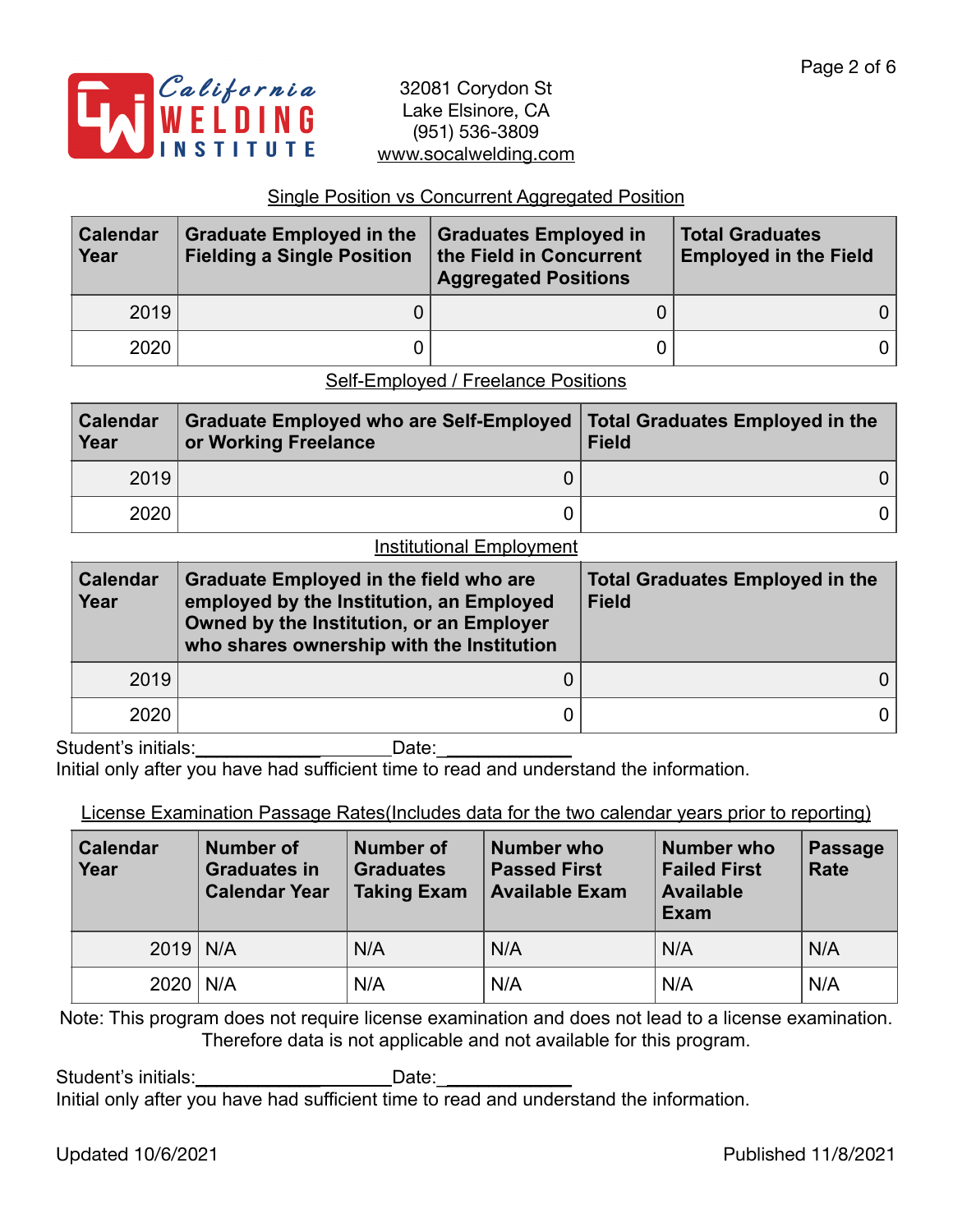

## Salary and Wage Information (Includes data for the two calendar years prior to reporting)

| <b>Calendar</b><br>Year | <b>Graduates</b><br><b>Available for</b><br><b>Employment</b> | <b>Graduates</b><br><b>Employed</b><br>in the<br><b>Field</b> | \$20.001<br>\$40,000 | \$40,001<br>\$45,000 | \$45,001<br>\$50,000 | \$50,001<br>\$55,000 | $$55,001-$<br>\$60,000 | $$61,001-$<br>\$65,000 | <b>No Salary</b><br><b>Information</b> |
|-------------------------|---------------------------------------------------------------|---------------------------------------------------------------|----------------------|----------------------|----------------------|----------------------|------------------------|------------------------|----------------------------------------|
| 2019                    | 0                                                             |                                                               | 0                    | 0                    | 0                    |                      |                        |                        |                                        |
| 2020                    |                                                               |                                                               |                      | 0                    | 0                    |                      |                        |                        | 0                                      |

A list of sources used to substantiate salary disclosures is available from the school by requesting a copy to the administration.

Student's initials: example and Date:

Initial only after you have had sufficient time to read and understand the information.

## Cost of Educational Program

**Total charges for the program for students competing on-time in 2019:** \$3,990 Additional charges may be incurred if the program is not completed on-time.

#### **Total charges for the program for students competing on-time in 2020:** \$3,990 Additional charges may be incurred if the program is not completed on-time.

Student's initials: example and Date: Initial only after you have had sufficient time to read and understand the information.

## Federal Student Loan Debt

Note: Students at California Welding Institute LLC are not eligible for federal student loans. This institution does not meet the U.S. Department of Education criteria that would allow its students to participate in federal student aid programs.

Student's initials: example and Date: Initial only after you have had sufficient time to read and understand the information.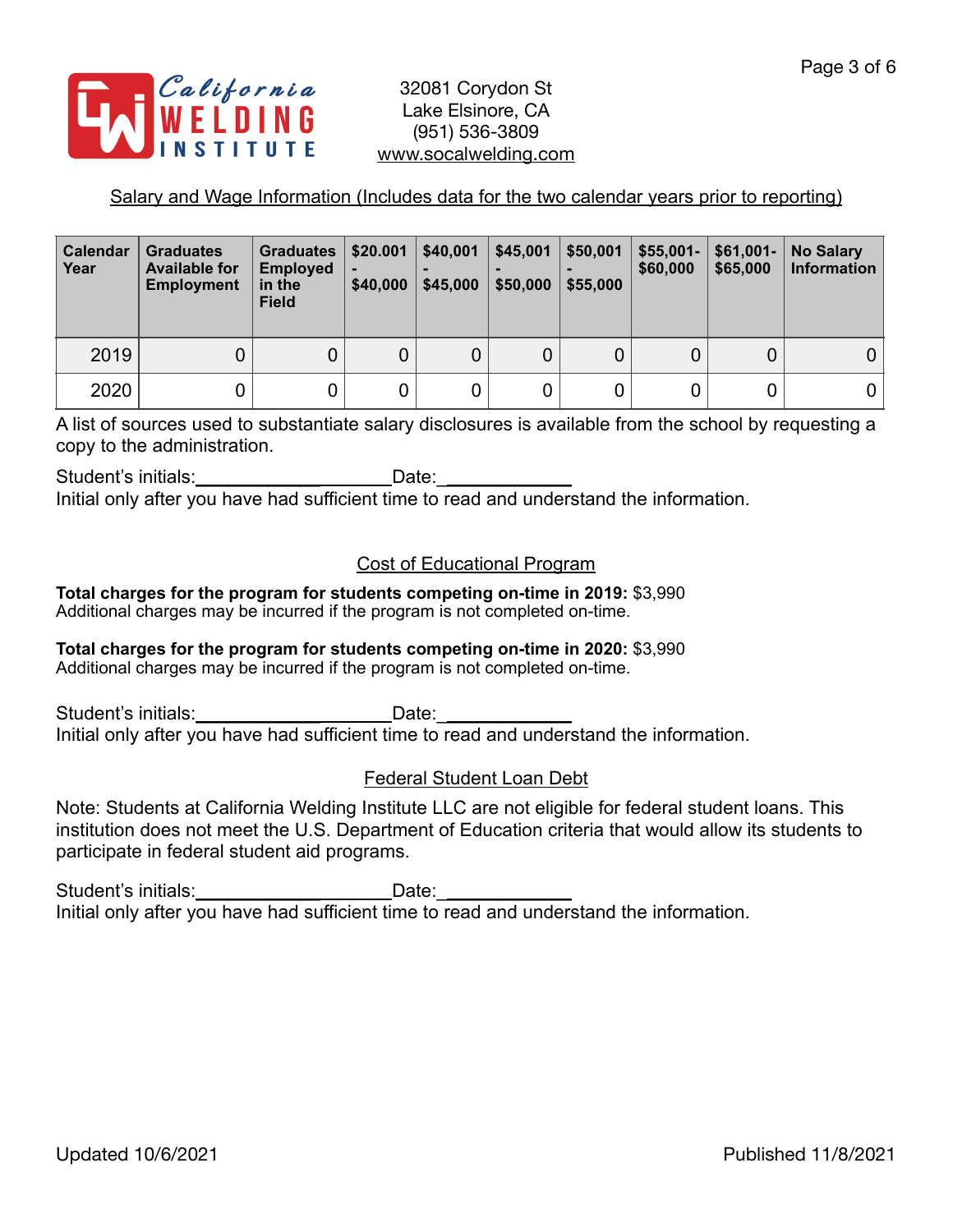

## **Definitions**

- "Number of Students Who Began the Program" means the number of students who began a program who were scheduled to complete the program within 100% of the published program length within the reporting calendar year and excludes all students who cancelled during the cancellation period.
- "Students Available for Graduation" is the number of students who began the program minus the number of students ho have died, been incarcerated, or ben called to active military duty.
- "Number of On-Time Graduates" is the number of students who completed the program within 100% of the published program length within the reporting calendar year.
- "On-Time Completion Rate" is the number of on-time graduates divided by the number of students available for graduation.
- "150% Graduates" is the number of students who completed the program within 150% of the program length (includes on-time graduates).
- "Graduates Available for Employment" means the number of graduates minus the number of graduates unavailable for employment.
- "Graduates Unavailable for Employment" means the graduates who, after graduation, die, become incarcerated, are called to active military duty, are intentional students that leave the United States or do not have a visa allowing employment in the United States, or are continuing their education in an accredited or bureau-approved postsecondary institution.
- "Graduates Employed in the Field" means graduates who beginning within six months after a student completes the applicable educational program are gainfully employed, whose employment has been reported, and for whom the institution has documented verification of employment. For occupations for which the state requires passing an examination, the six months period begins after the announcement of the examination results for the first examination available after a student completes an applicable educational program.
- "Placement Rate Employed in the Field" is calculated by dividing the number of graduates gainfully employed in the field by the number of graduates available for employment.
- "Number of Graduates Taking Exam" is the number of graduates who took the first available exam in the reported calendar year.
- "First Available Exam Date" is the date for the first available exam after a student completed a program.
- "Passage Rate" is calculated by dividing the number of graduates who passed the exam by the number of graduates who took the reported licensing exam.
- "Number Who Passed First Available Exam" is the number of graduates who took and passed the first available licensing exam after completing the program.
- "Salary" is as reported by graduate or graduate's employer.
- "No Salary Information Reported" is the number of graduates for whom, after making reasonable attempts, the school was not able to obtain salary information.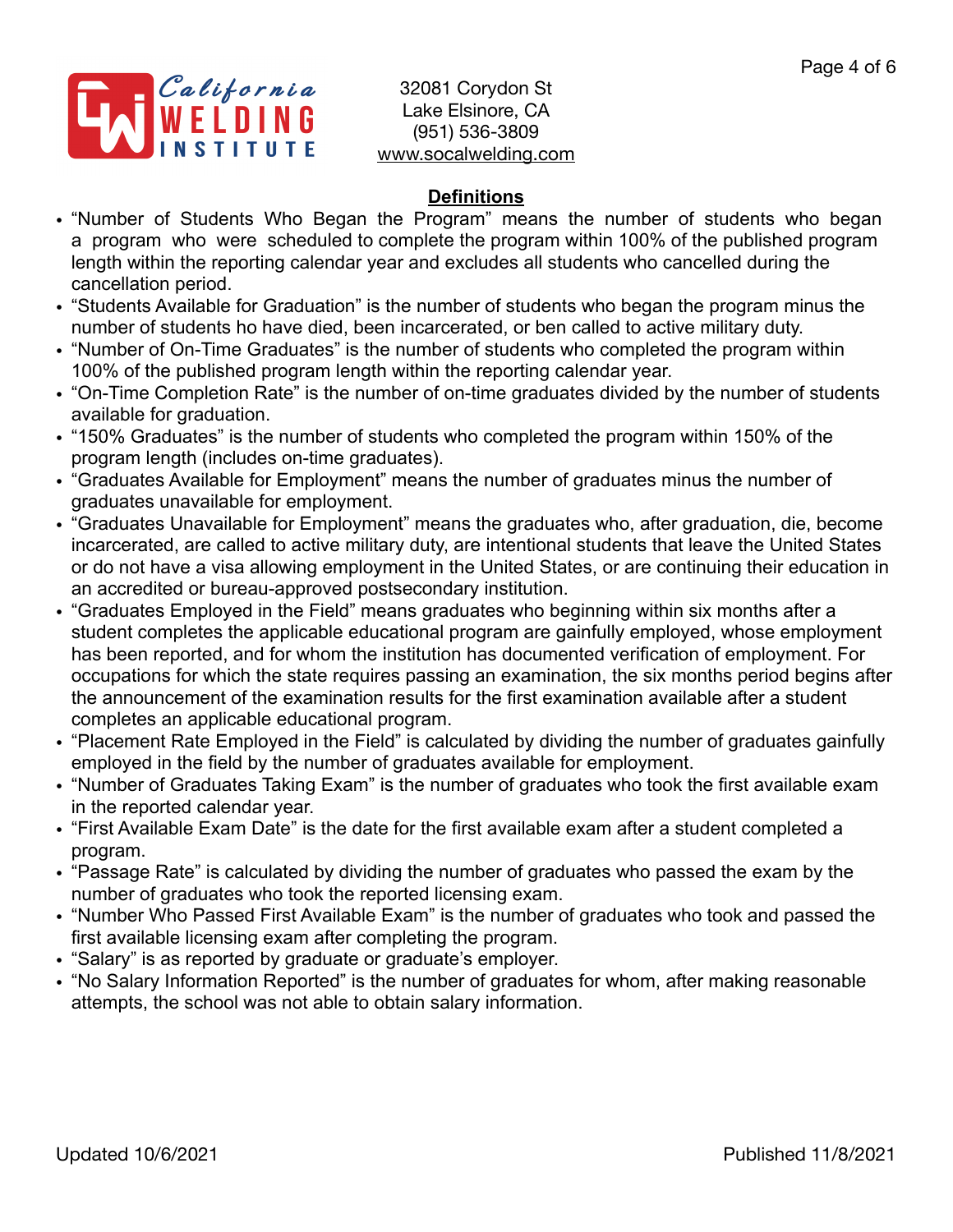

This fact sheet is filed with the Bureau for Private Postsecondary Education. Regardless of any information you may have relating to completion rates, placement rates, starting salaries, or license exam passage rates, this fact sheet contains the information as calculated pursuant to state law.

Any questions a student may have regarding this fact sheet that have not been satisfactorily answered by the institution may be directed to the Bureau for Private Postsecondary Education at 1747 North Market Blvd, Suite 225, Sacramento, CA 95833, [www.bppe.ca.gov](http://www.bppe.ca.gov), toll-free telephone number (888) 370-7589 or by fax (916) 263-1897.

Student Name\_\_\_\_\_\_\_\_\_\_\_\_\_\_\_\_\_\_\_\_\_\_\_\_\_\_\_

Student Signature \_\_\_\_\_\_\_\_\_\_\_\_\_\_\_\_\_\_\_\_\_\_\_\_\_ Date:\_\_\_\_\_\_\_\_\_\_\_\_\_

School Official \_\_\_\_\_\_\_\_\_\_\_\_\_\_\_\_\_\_\_\_\_\_\_\_\_\_\_\_ Date:\_\_\_\_\_\_\_\_\_\_\_\_